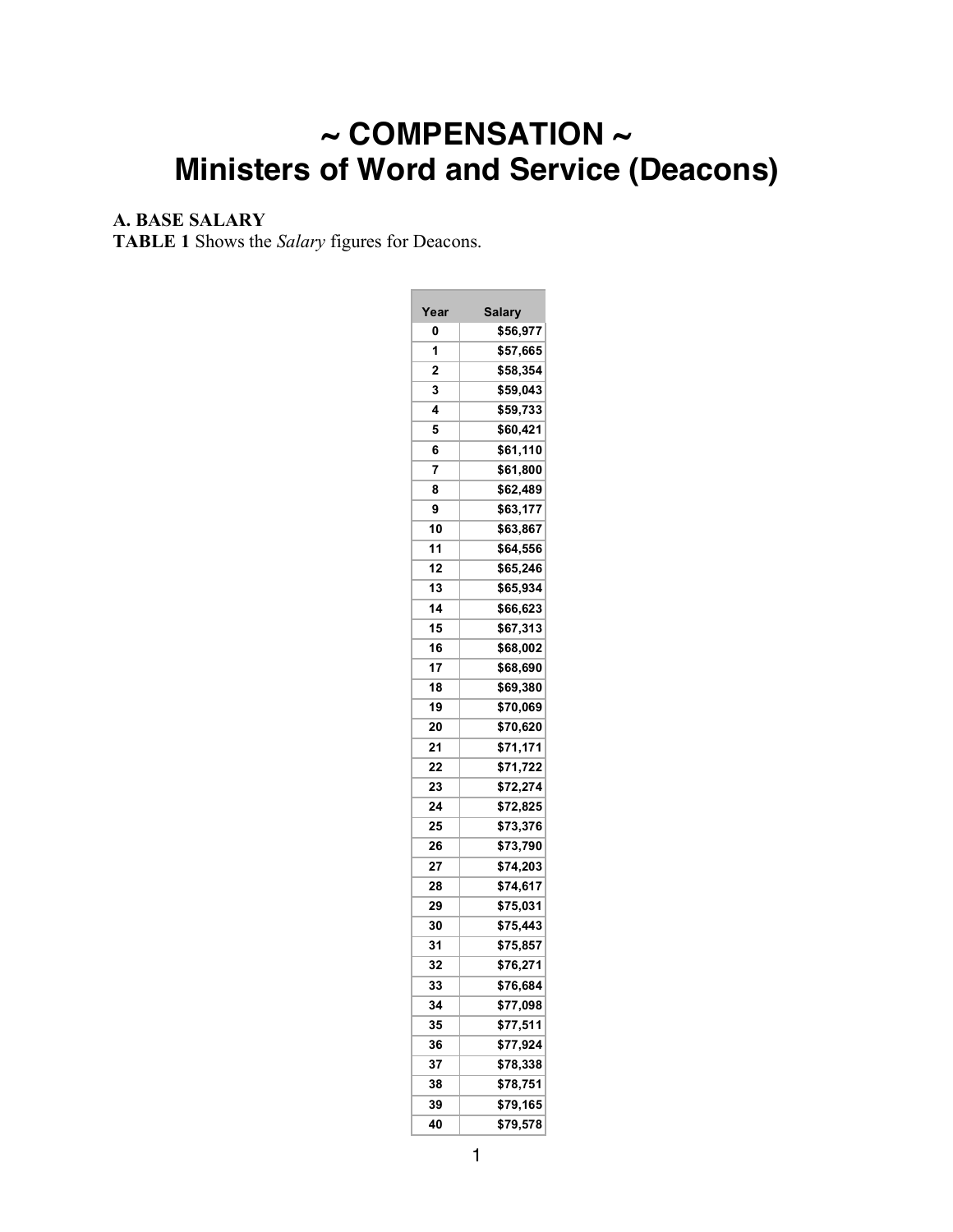#### **SOCIAL SECURITY (FICA) COVERAGE AND HOUSING ALLOWANCE**

IRS identifies lay leaders as employees. Congregations are responsible, therefore, to see that the appropriate FICA obligation is met.

The office of the ELCA Secretary advises that Deacons, due to the nature of their work and the IRS definition of clergy, are not eligible to receive part of their pay as a housing allowance.

#### **AUTOMOBILE EXPENSES**

When a Deacon is required to use her/his automobile in carrying out his/her ministry and responsibilities, the use of the automobile should be considered a business expense of the congregation. The congregation may negotiate with the Deacon to:

1. Lease or purchase an automobile for use by the Deacon and pay all related expenses; or

2. Pay a cents-per-mile reimbursement for actual business miles driven at the current IRS rate when the Deacon uses his or her automobile (Check the IRS website at www.irs.gov for the latest mileage reimbursement rate.); or

3. Pay the Deacon an equal monthly allowance sufficient which is reported to the IRS as taxable income

# **It is recommended that the congregation budget \$3,000/ year as Automotive Expenses, depending on local conditions.**

#### **PROFESSIONAL EXPENSES**

Professional expenses include books, professional journals, magazines, vestments and other costs that are necessary for the Deacon to carry on an effective ministry in the congregation. The congregation may negotiate with the Deacon to either:

1. Pay all professional expenses as they occur with no maximum; or

2. Pay all professional expenses as they occur up to a maximum allowance; or

3. Establish an expense allowance paid in equal monthly installments which must be reported as taxable income.

#### **It is recommended that the congregation budget professional expenses in the amount:**

 **\$400/ year — professional expenses**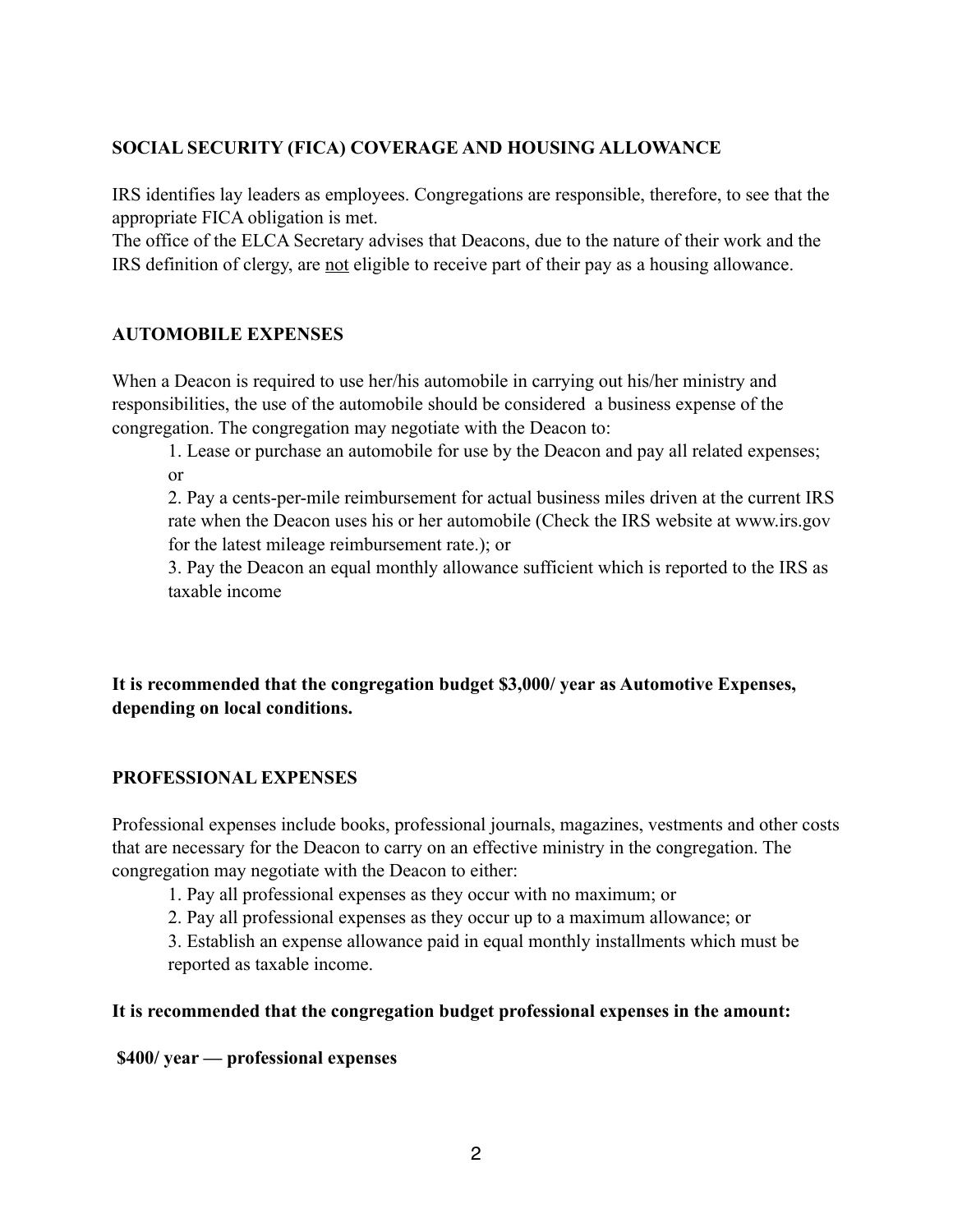Congregations may want to consider increasing professional expense allowances at certain times, such as after a move or during periods of increased continuing education. It shall be understood that purchases are the property of the Deacon.

# **CELL PHONE ALLOWANCE**

It is common today that the Deacon is reachable by cell phone and that, in fact, much of the phone communication between Deacon and the congregation will take place via cell service. As a result, the congregation needs to compensate the Deacon for the use of their cell phone plan.

#### **It is necessary that the congregation budget communication expenses in the amount:**

#### **\$1200/ year — single line cost of cell service. (\$100 per month)**

#### **CONTINUING EDUCATION ALLOWANCE**

Continuing education is an investment in the ministry of our Deacons. It is important for Deacons to improve or acquire skills, and experience personal and professional growth for a more effective ministry. The ELCA recommends that Deacons have a minimum of 50 contact hours of continuing education per year. In addition to vacation, therefore, congregations are encouraged to make available at least two weeks per year (including two Sundays) for Deacons to engage in continuing education.

**It is recommended that the congregation budget a minimum of \$1,200 per year** to assist the Deacon in meeting the costs of tuition, books, supplies, travel and living expenses while on educational leave, as well as continue the Deacon's regular compensation.

Continuing education time and allocated funds accrue to an individual Deacon in relation to a call in a particular congregation. When a Deacon leaves that specific call, accrued continuing education time and funds are forfeited. Additionally, continuing education time and funds may not be transferred to a Deacon who replaces a Deacon in a place where such time has accrued.

# **PENSION, HEALTH, SURVIVOR AND DISABILITY BENEFITS**

Congregations shall sponsor the Deacon in the Pension and Other Benefits Program of the ELCA, Portico Benefit Services, which provides retirement, disability, survivor, and medicaldental coverage. Sponsorship will include medical-coverage for the Deacon's spouse and children unless they have other employer-provided group medical insurance coverage and the Deacon consents to waiving medical-dental coverage for them under the ELCA program.

Portico currently offers a range of plans to best match the Deacon's healthcare needs. Some plans offer a healthcare spending account that allows both the Deacon and the congregation to set aside money the Deacon can spend on any medical expenses. Whichever plan the Deacon believes is best fit to the Deacon's family, **the congregation should budget for Portico's GOLD level coverage, regardless of which plan the Deacon chooses.**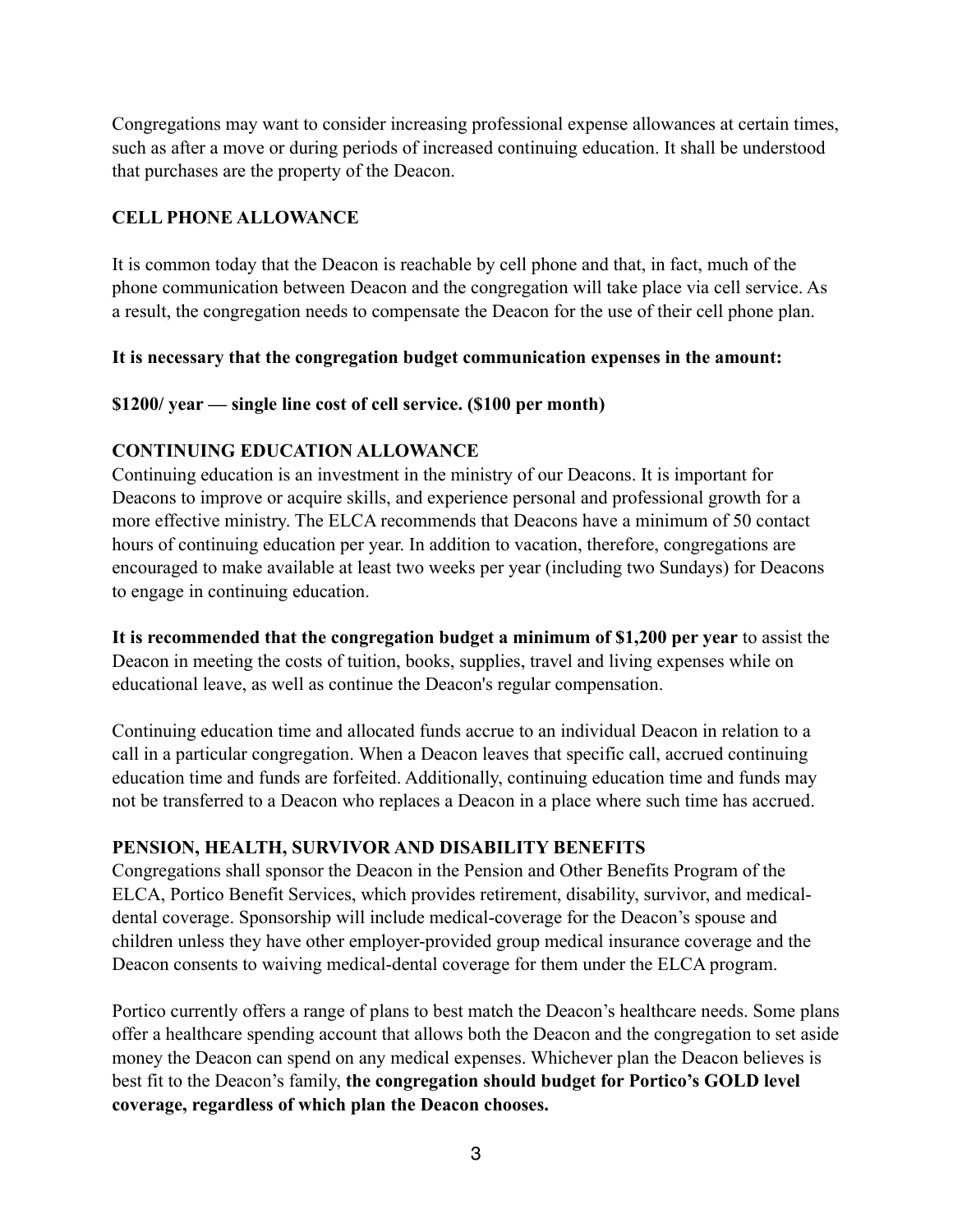As Deacons and their covered spouses age they will eventually enter Medicare. Before this happens, the congregation is strongly urged to contact Portico Benefit Services and negotiate a plan for both Deacon and family to be properly covered, including Medicare gap coverage.

Portico Benefit Services adjusts contribution rates annually based on current economic and regional realities. The board sends a letter to each congregation in mid-August that delineates the figures for the next year. The most current contribution rates may be also acquired by visiting the Board of Pensions web site and following the instructions for its easy-to-use contribution rate calculator at http://www.porticobenefits.org. Portico Benefit Services is happy to answer questions about their benefits programs. Call them at their Service Center at 1-800-352-2876 or 1-612-333-7651.

#### **AN EXAMPLE**

As an example let us consider a congregation which is calculating the salary and cost of a 36 year old Deacon's ministry who is a 12 year veteran with spouse and child. Using the figures in Table 1., they would arrive with the following.

| <b>Negotiated Con</b>        | <b>Guideline</b> |        |
|------------------------------|------------------|--------|
| Salary                       | 65,246           | 65,246 |
|                              |                  |        |
| <b>Benefits</b>              |                  |        |
| Health & Pension             | 30,470           |        |
| <b>Continuing Education</b>  | 1,200            | 1,200  |
| Professional Exp/ Cell phone | 1,600            | 1,600  |
| Automobile Exp               | 3,000            | 3,000  |
| Total                        | 36,270           |        |
| Total Compensation           | 101,516          |        |

**TABLE 2: A SIMPLE SALARY STATEMENT**

As the congregation begins the discussion with this Deacon it might begin looking at this table to consider the financial implications of calling this Deacon. After Deacon and congregation have come to agreement on this salary the congregation must remember that it will be responsible for further costs associated with FICA.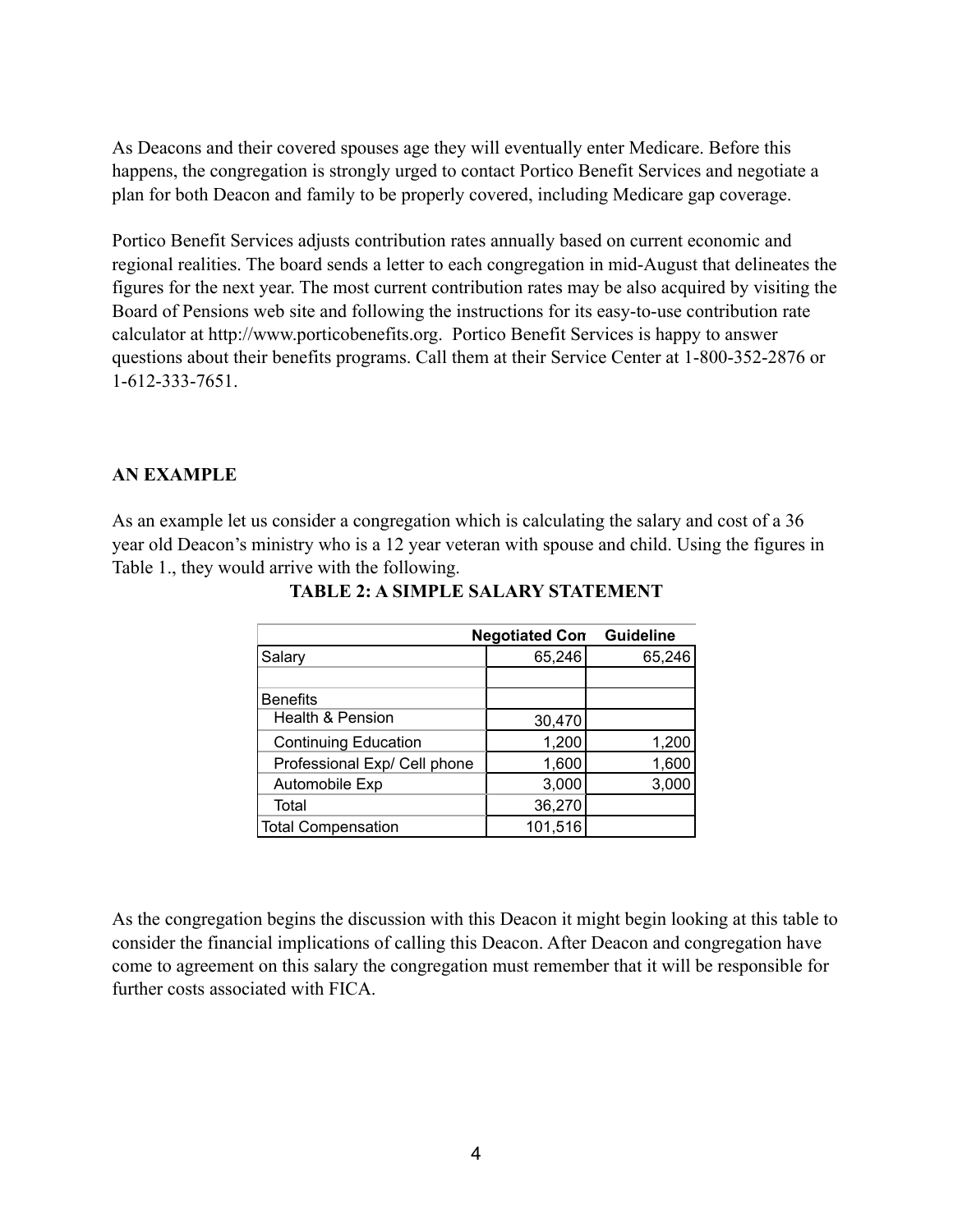#### **DETAILED CALCULATIONS**

Though the above example is sufficient for understanding the salary of the Deacon further detail is needed for the **congregation's treasurer**. Here the salary is broken down further so the proper filings with the Internal Revenue Service and FICA can be made and so that the proper contributions to Portico can be calculated.

| Ln              | <b>Item</b>                         | <b>Negotiated</b><br>Comp | Guideline    | <b>Comment</b>                                           |
|-----------------|-------------------------------------|---------------------------|--------------|----------------------------------------------------------|
|                 | Salary                              |                           |              |                                                          |
| 2               | Base                                | 65,246                    | 65,246       |                                                          |
| 3               | Merit Increase                      |                           |              |                                                          |
| 4               | Local Cost of Living Adj            |                           |              |                                                          |
| 5               | <b>Additional Negotiated Salary</b> |                           |              |                                                          |
| 6               | <b>Total Salary</b>                 | 65,246                    |              | Sum of Lines 2 to 5                                      |
| 7               | Defined Compensation                | 65,246                    | 65,246 Line6 |                                                          |
| 8               | <b>IRS Taxable Compensation</b>     | 65,246                    |              | Line <sub>6</sub>                                        |
| 9               |                                     |                           |              |                                                          |
| 10              | <b>Benefits</b>                     |                           |              |                                                          |
| 11              | <b>Health &amp; Pension</b>         | 30,470                    |              | Recommended: Portico Gold 10%<br>Retirement using Line 7 |
| 12              | <b>Continuing Education</b>         | 1,200                     | 1,200        |                                                          |
| 13              | Professional Exp/ Cell Phone        | 1,600                     | 1,600        |                                                          |
| 14              | Automobile Exp                      | 3,000                     | 3,000        |                                                          |
| 15              | <b>Total Benefits</b>               | 36,270                    |              |                                                          |
|                 | 16 Total Compensation               | 101,516                   |              | Line $6 +$ Line 15                                       |
| 17 <sup>1</sup> | FICA (Payroll Tax)                  | 4,991                     |              | 7.65% of Line 6                                          |
|                 | 18 Total Cost incl Payroll Tax      | 106,507                   |              | Line 16 + Line 17                                        |

#### **TABLE 3: DETAILED SALARY CALCULATIONS**

As noted above, the Payroll tax has to be calculated and paid to the Social Security Administration. This cost needs to be considered when determining the total cost of the call to the congregation.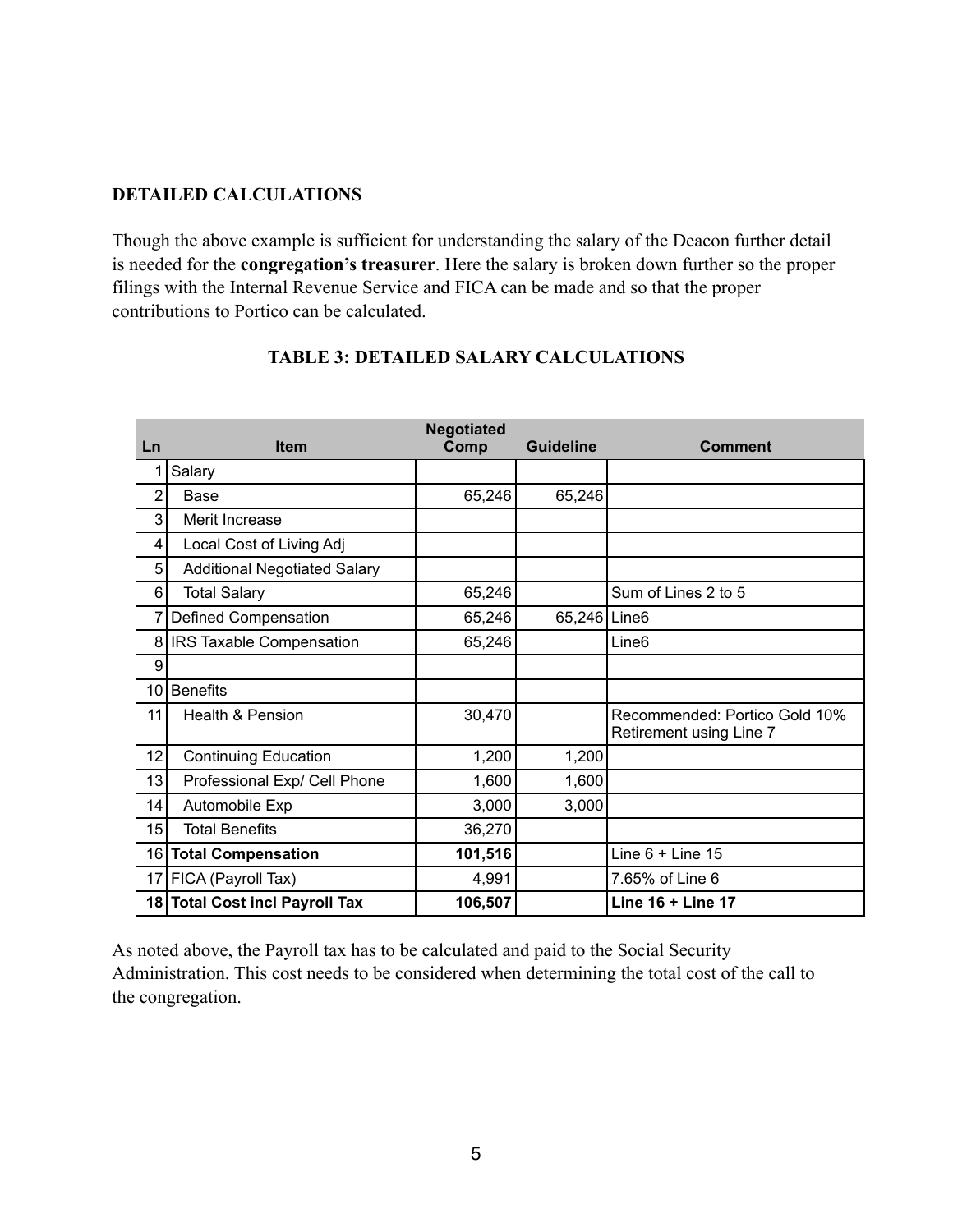#### **OTHER CONSIDERATIONS**

Our congregations come in many sizes, yet these guidelines use years of service as the prime factor of setting the salary. This is so because different size congregations require different skill sets, though these skill sets overlap to a certain degree. A larger congregation or one that finds itself financially well blessed might well afford to pay a higher salary than proposed in this document and can add an additional amount to line 5 in Table 3. Such a congregation is invited to prayerfully do exactly that.

When a vacancy occurs in a staff ministry the remaining rostered leaders are naturally asked to shoulder extra duties and work extra hours to sustain the ministry of the congregation. At such time a bonus for extra work is appropriate and needs to be added to the remaining rostered leaders' salaries for the duration of the vacancy.

#### **Deacons Covering Word and Sacrament Duties.**

When the congregation and the Bishop ask and commission a Deacon to take on the regular duties of a Congregational Pastor, including presiding over all sacraments, the Deacon should be compensated according to the guidelines for **Ministers of Word and Sacrament, No Parsonage Provided.** 

#### **SUPPORTING ROSTERED MINISTERS HEALTH AND WELLBEING**

The church recognizes that its Rostered Ministers are gifts from God and, like all such gifts, require careful stewardship. Such care is the responsibility of every expression of the church. This section discusses the ways in which the congregation cares for its Rostered Ministers, and promotes the careful stewardship of their energies and gifts. Such careful stewardship is intentional care not only of the rostered minister, but also of the congregation and the larger church. People grow best in their discipleship in healthy congregations, and are best served by healthy leaders.

#### **HEALTHY LEADERS: Resilient Leaders Shape Healthy Faith Communities**

Healthy, resilient leaders shape healthy, resilient faith communities. Congregation members and organizations are called upon to provide their leaders with sustainable livelihoods as well as time to tend their well-being.

• The ELCA has long advocated for a careful stewardship of our Rostered Ministers' health and wholeness. As stated on the ELCA website regarding health and wellness: "Physical and mental health is an essential component of a Christian vocation and is God's intention for every human being. It is vital to our well-being and helps strengthen relationships and enhance our Christian service in our communities and world. Promoting good health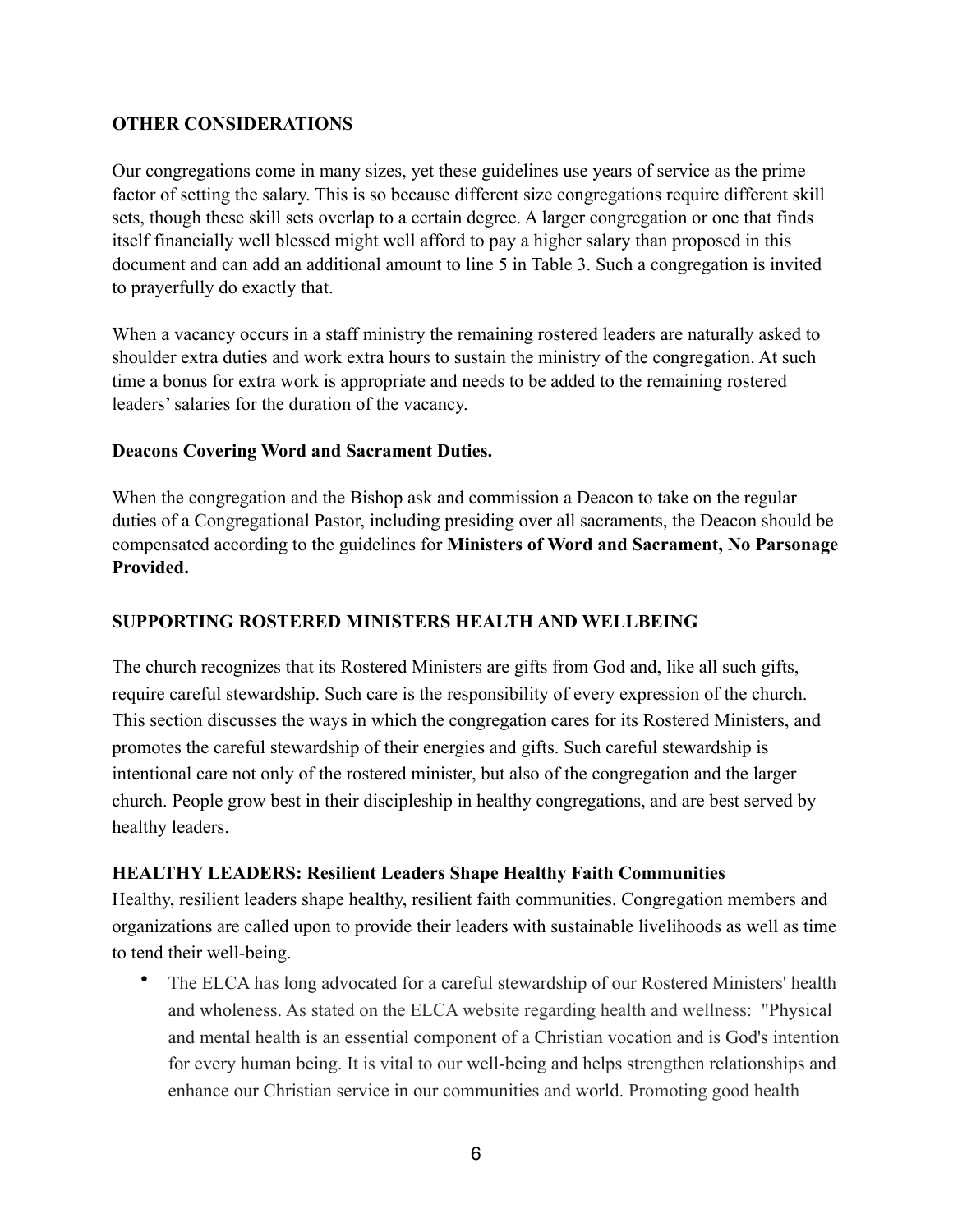is our shared endeavor with God, just as caring for our neighbor's health is an expression of Christian love and service."

- Many Rostered Ministers suffer from stress, overweight, high blood pressure and/or high cholesterol, much of which stems from their vocational responsibilities. These unhealthy conditions not only reduce their effectiveness and quality of life, but also contribute directly to the rising cost of the congregation's cost for healthcare benefits.
- To ensure healthy ministers and to help control rising insurance costs, Rostered Ministers are encouraged to participate in Portico's annual wellness program.
- Rostered Ministers and congregations are encouraged to work together to identify methods of safeguarding and improving the physical, emotional, social, intellectual, vocational, and spiritual health and well-being of their Rostered Ministers.
- Such a discussion should define specific and mutually beneficial practices that respect a rostered minister's personal time, establish reasonable work schedules, and encourage a healthy lifestyle.
- Additionally, congregations are encouraged to promote self-care to ensure healthy congregations and healthy leaders.

# **WORK WEEK**

It often seems that the work of ministry is "never done" and that there are never enough hours in the week. However, Rostered Ministers, like anyone else, need time off from work to replenish and re- energize.

- Rostered Ministers should have two full days off per week. These days off should be granted and encouraged to be free from ministry-related responsibilities.
- For the well-being of the rostered minister and health of the congregation, Rostered Ministers should not schedule work that exceed 50 hours in a single work week.
- The rostered minister's schedule (days/hours) may be negotiated as necessary.

# **HOLIDAYS**

The responsibilities of Rostered Ministers often means that they are unable to take advantage of the three-day weekends and other holidays, such as Christmas and Easter, that most other people are able to observe.

- It is recommended, therefore, that the nine to eleven holidays observed by the general public, plus three floating personal days, should be designated as observed holidays by the congregation.
- Considerations should then be given, and Rostered Ministers should be encouraged, to take these days off at another time during the week whenever they cannot be observed because of pastoral responsibilities.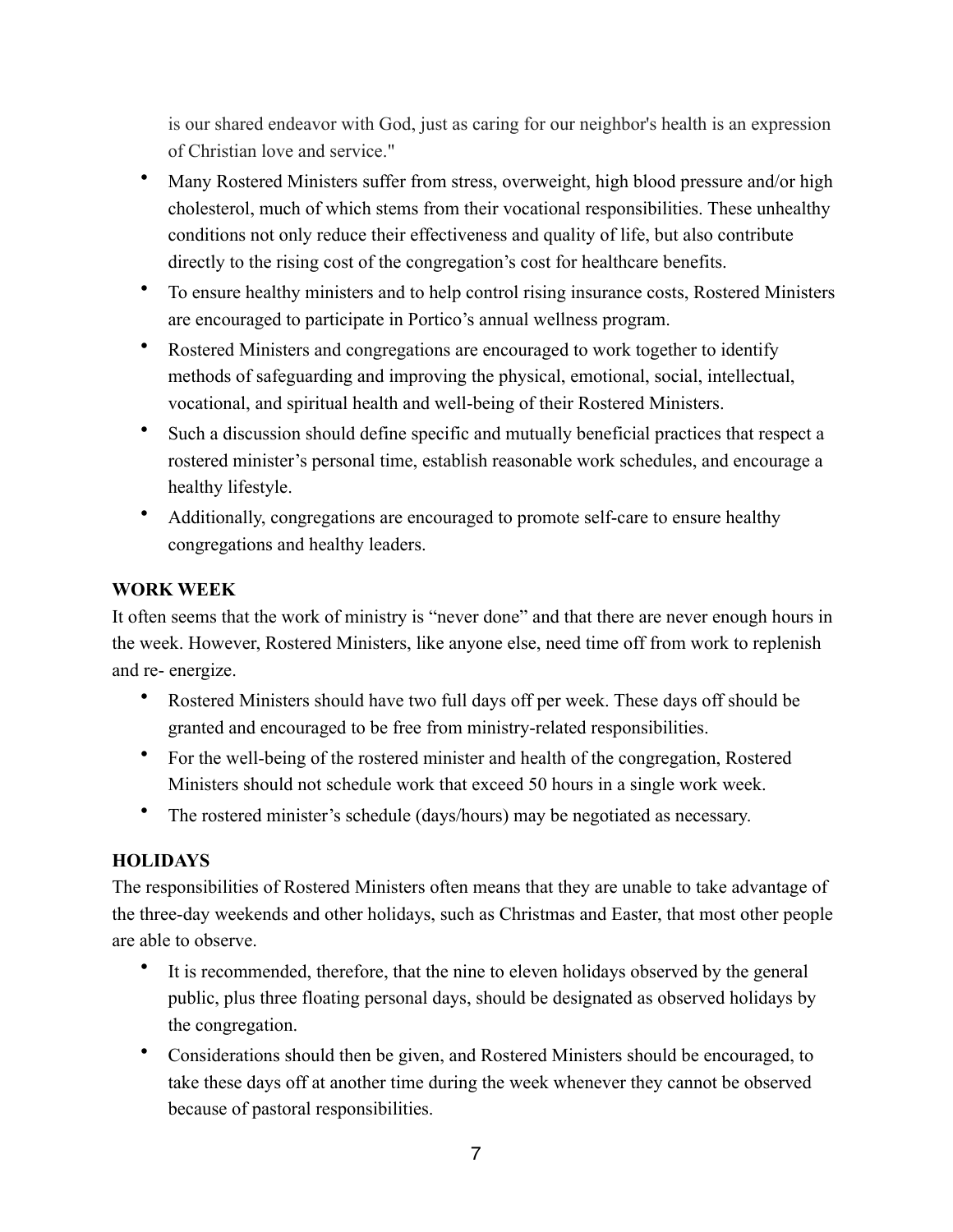# **VACATION**

- A minimum of four weeks of paid Vacation (including four Sundays) per year is recommended.
- Additional vacation time may be considered and negotiated between the rostered minister and their congregation.

# **CONTINUING EDUCATION, PERSONAL LEAVE FOR FAITH, AND SABBATICAL LEAVE**

Rostered Ministers shall engage in Continuing Education each year. This time is for both professional and personal faith formation and development for more effective ministry.

- The ELCA recommends 50 contact hours each year for Continuing Education.
- This time is in addition to any other vacation time and should include two-weeks per year, including two Sundays.

Other time for Personal Leave for Faith or Sabbatical Leave may be offered by the Congregation for all Rostered Ministers.

- For Rostered Ministers serving in the Southern Ohio Synod please see the Personal Leave for Faith for guidance in planning for this special time away for faith renewal.
- Personal Leave for Faith for faith renewal is designed to offer means for planning for time away for faith renewal in congregations that do not have Sabbatical leave policies or for whom extended leave may not feasible.
- Personal Leave for Faith is as a means for faith renewal and does not override any Sabbatical leave policies a congregation may already have in place.
- Some congregations offer guidelines for Sabbatical Leave for Rostered Ministers. This time away is to negotiated and planned in these congregations between the Councils and the Rostered Ministers.

# **HEALTH AND FAMILY LEAVE**

Rostered Ministers shall be provided with six work-weeks (additional time may be negotiated) of paid leave, per year, with full salary and benefits for any of the following reasons:

- For the birth of a child, and to care for the newborn child,
- For the adoption of a child, and to care for the newly adopted child,
- For the care of an immediate family member with a serious health condition, and
- For a personal serious health condition in which the rostered minister is unable to work,
- Bereavement Leave to grieve and heal from the loss of a family member. \* \*Rostered Ministers self-care is important to maintaining personal and professional health, therefore, it is recommended that Rostered Ministers take one week to ten days,